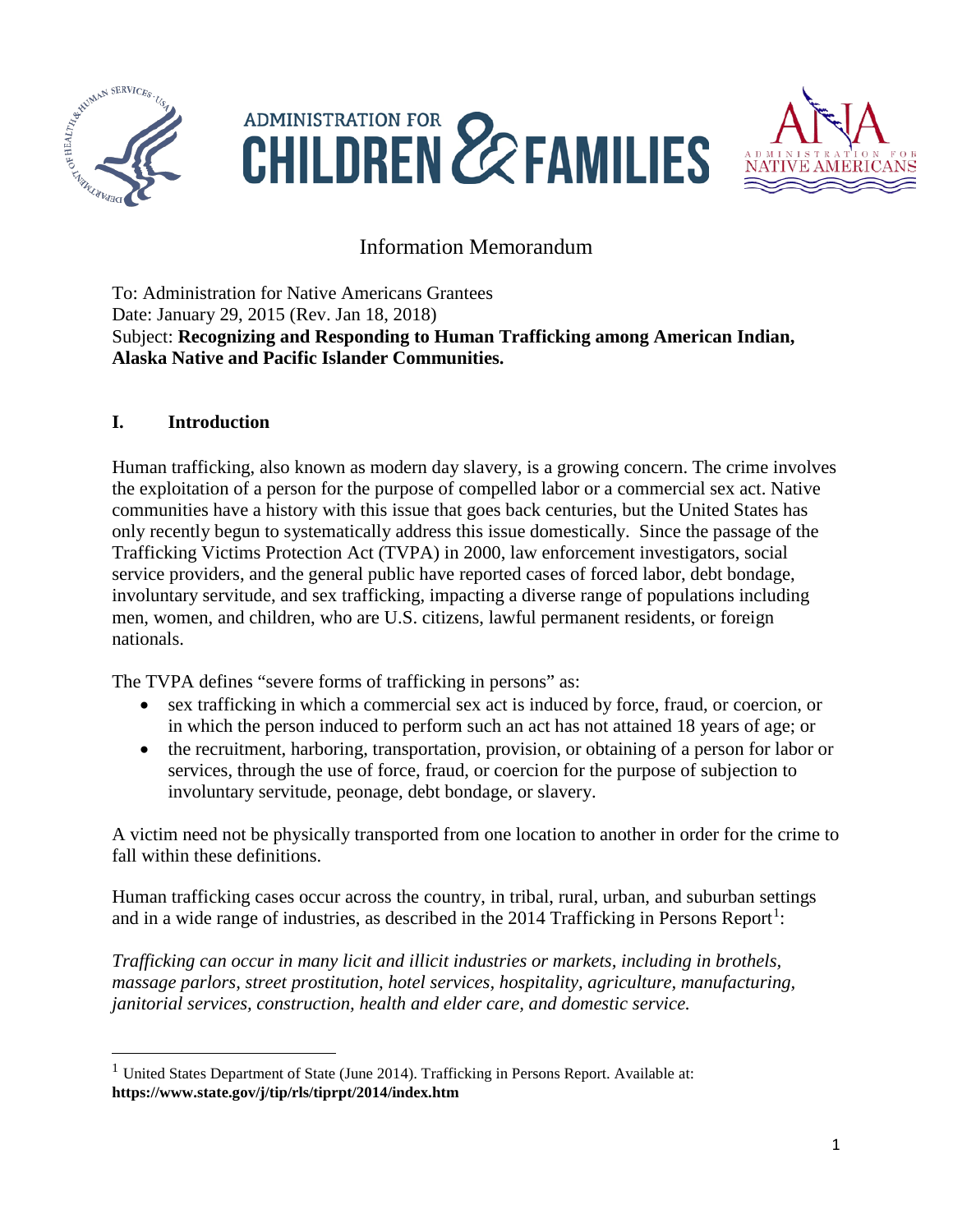January is **National Slavery and Human Trafficking Prevention Month[2](#page-1-0)**. The Administration for Native Americans (ANA) is highlighting the topic because among the diverse populations affected by human trafficking, indigenous peoples worldwide are at particular risk for both sex trafficking and labor trafficking. American Indian, Alaska Native and Pacific Islanders, have a heightened risk for sex trafficking among Native women and girls.

In 2014, ANA participated in several human trafficking listening sessions hosted by the U.S. Department of Health and Human Services (HHS) Administration for Children and Families (ACF) and other federal partners to learn about the human trafficking taking place both in urban areas and in reservations/native communities. Many in the community may not recognize that they are witnessing crimes that fit the definition of human trafficking.

### **II. Scope and Nature of Human Trafficking**

l

Worldwide, there are an estimated 21 million people in forced labor.<sup>[3](#page-1-1)</sup> In the 2014 Trafficking in Persons Report, the U.S. State Department spotlighted indigenous peoples as particularly vulnerable to human trafficking, including children from hill tribes in northern Thailand seeking employment, aboriginal Canadian and American Indian women and girls victimized in the commercial sex industry, indigenous communities in Latin America forcibly recruited by illegal armed groups, and members of Batwa or pygmy groups subjected to conditions of forced labor in agriculture, mining, mechanics, and domestic service in remote areas of the Democratic Republic of Congo.

Human traffickers often proactively target those who are vulnerable due to prior experience of abuse, generational trauma or unstable living situations. Traffickers may be members of organized crime, legal businesses, and individuals, including family members or peers who force, trick, or coerce victims into a form of labor or into the commercial sex industry. The risk factors for trafficking of American Indian, Alaska Native and Pacific Islanders are the same for victims of trafficking in other parts of the world. First and foremost there is poverty, poor education, and inequality, and in some case an added risk is the **[movement from rural to urban](http://www.adn.com/article/fbi-apd-sex-trafficking-rings-target-rural-girls-new-anchorage)  [environments](http://www.adn.com/article/fbi-apd-sex-trafficking-rings-target-rural-girls-new-anchorage)**. Compounding these issues for indigenous communities in the US are the overrepresentation of Native Americans in the foster care system, an increased prevalence of Native women as victims of violent crime such as domestic abuse and rape, and generational violence.

Specific examples of high areas of human trafficking impacting tribal communities in the United States are boom towns, such as the Bakken Oil fields in North Dakota and Montana, where there is a high influx of men into an under-resourced area; Duluth, MN with the shipping industry; and in Guam and Hawaii fueled by the military and tourism industries. The Anchorage Police Department has warned Alaska Native Villages about individuals recruiting young girls from rural areas. More awareness, education, and open dialogue about the problem will help to

<span id="page-1-0"></span><sup>2</sup> Presidential Proclamation – National Slavery and Human Trafficking Prevention Month, 2018 (December 29, 2017). Available at: https://www.whitehouse.gov/presidential-actions/president-donald-j-trump-proclaims-january-2018-national-slavery-human-trafficking-prevention-month/

<span id="page-1-1"></span><sup>3</sup> Source: ILO: http://www.ilo.org/global/about-the-ilo/newsroom/news/WCMS\_181961/lang--it/index.htm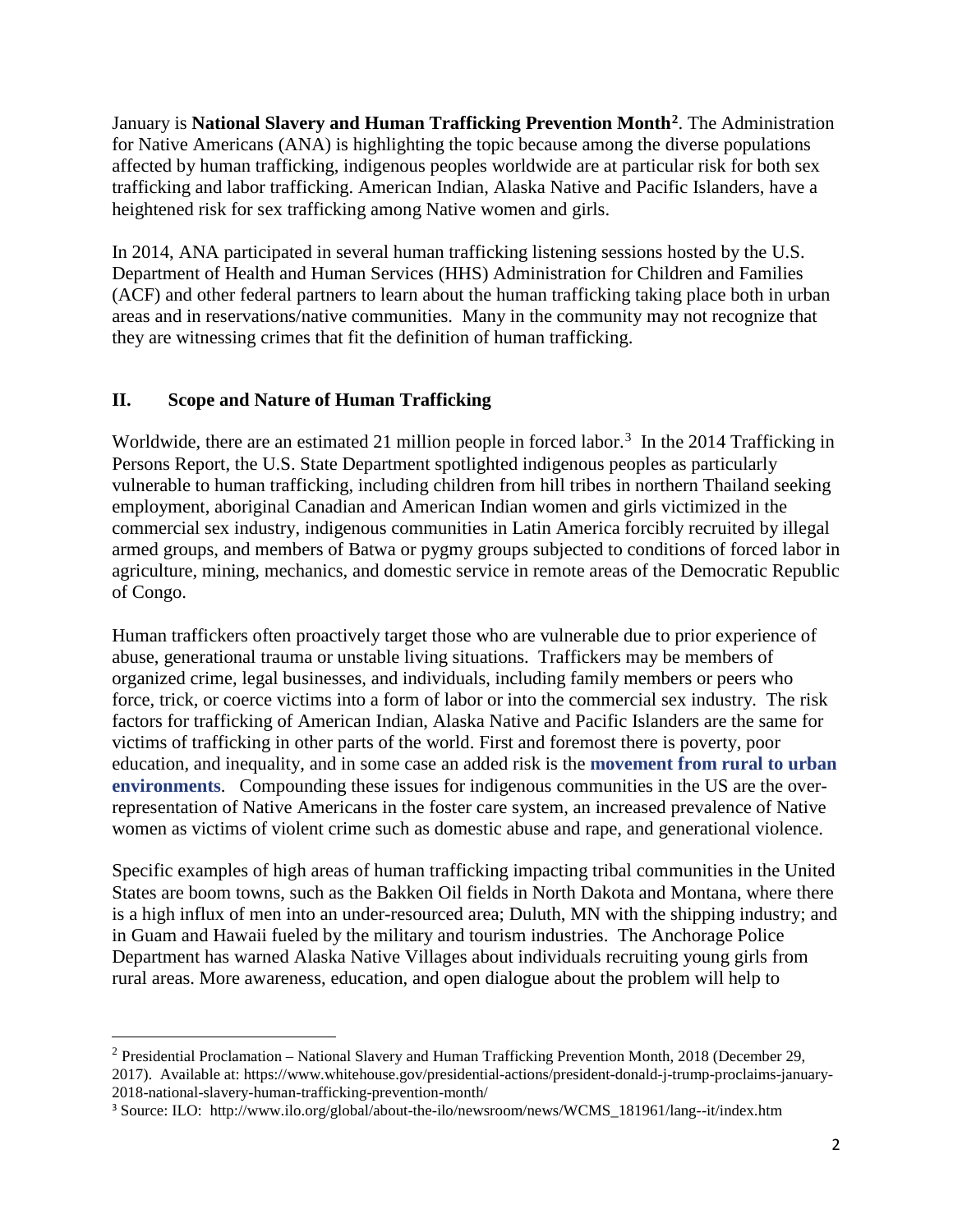prevent human trafficking and connect victims of trafficking with important community-based services.

# **III. Recognizing the Signs of Human Trafficking**

Knowing the red flags and indicators of human trafficking is a key step in identifying more victims and helping them find the assistance they need.

### Common Work and Living Conditions:

The individual(s) in question

- Is not free to leave or come and go as he/she wishes
- Is under 18 and is providing commercial sex acts
- Is in the commercial sex industry and has a pimp / manager
- Is unpaid, paid very little, or paid only through tips
- Works excessively long and/or unusual hours
- Is not allowed breaks or suffers under unusual restrictions at work
- Owes a large debt and is unable to pay it off
- Was recruited through false promises concerning the nature and conditions of his/her work
- High security measures exist in the work and/or living locations preventing people from easily leaving (e.g. opaque windows, boarded up windows, bars on windows, barbed wire, security cameras)

Poor Mental Health or Abnormal Behavior

- Is fearful, anxious, depressed, submissive, tense, or nervous/paranoid
- Exhibits unusually fearful or anxious behavior after bringing up law enforcement
- Avoids eye contact

Poor Physical Health

- Lacks health care
- Appears malnourished
- Shows signs of physical and/or sexual abuse, physical restraint, confinement, or torture

### Lack of Control

- Has few or no personal possessions
- Is not in control of his/her own money, no financial records, or bank account
- Is not in control of his/her own identification documents (ID or passport)
- Is not allowed or able to speak for themselves (a third party may insist on being present and/or translating)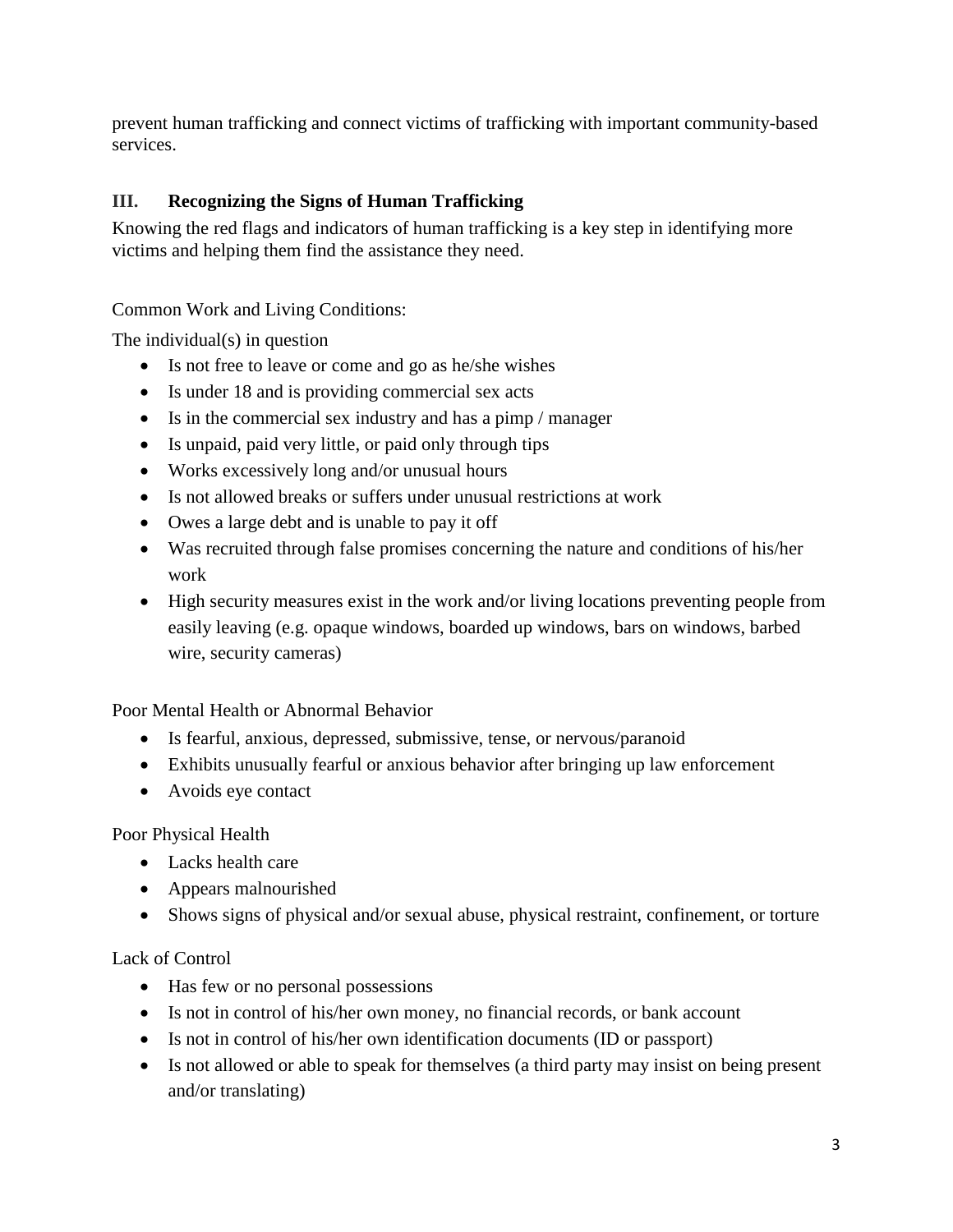Other Indicators

- Claims of just visiting and inability to clarify where he/she is staying/address
- Lack of knowledge of whereabouts and/or do not know what city he/she is in
- Loss of sense of time
- Has numerous inconsistencies in his/her story

This list is not exhaustive and represents only a selection of possible indicators. Also, the red flags in this list may not be present in all trafficking cases and are not cumulative.

To request help or report suspected human trafficking, contact the National Human Trafficking [Hotline,](https://humantraffickinghotline.org/) a 24-hour national anti-trafficking hotline and resource center that provides human trafficking victims and survivors with access to critical support and services to get help and stay safe and equips the community with tools to effectively combat all forms of human trafficking. Community members can call at 1-888-373-7888 or text INFO or HELP to: BeFree (233733).

# **IV. Challenges to Combating Human Trafficking**

Victims often feel shame and stigma about the abuse they have experienced or may even feel loyalty to the traffickers who are abusing them due to their trauma. Traffickers often manipulate, deceive, and lie to victims of trafficking and may try to blame victims for the abusive experiences. Misconception or misunderstanding of human trafficking in the community may also prevent trafficking victims from asking for help. Often, open dialogue about what is happening is difficult to discuss, particularly in small tight knit communities where everyone knows everyone else. This also makes it difficult for victims to come forward, especially if they have been exploited by family members or someone from within the community.

Similar to the dynamics of domestic violence, not all victims of human trafficking may readily self-identify as a victim or be ready to leave their abusive situation immediately. This creates a challenge for service providers. Those working with victims must respect their choices and freedom, including the right to refuse services until they are receptive. This respect must guide all efforts to provide support. What governments and communities can control, however, is the range of services and support available to victims so that they have a menu of options from which to choose.

What service providers helping survivors have told us is that there is a need for culturally relevant and trauma-informed approaches. Indigenous health practitioners have identified "cultural safety" as a critical factor in healing, defined as an environment that is spiritually, socially, emotionally, and physically safe.<sup>[4](#page-3-0)</sup> Using women's circles, sweat lodges, and other culturally appropriate practices has proven helpful in the healing process. Victims need a safe place to disclose, and may feel comfortable telling trusted community members at school, at afterschool activities, recreation centers, and places of worship.

<span id="page-3-0"></span> <sup>4</sup> United States Department of State. (June 2014) Trafficking in Persons Report.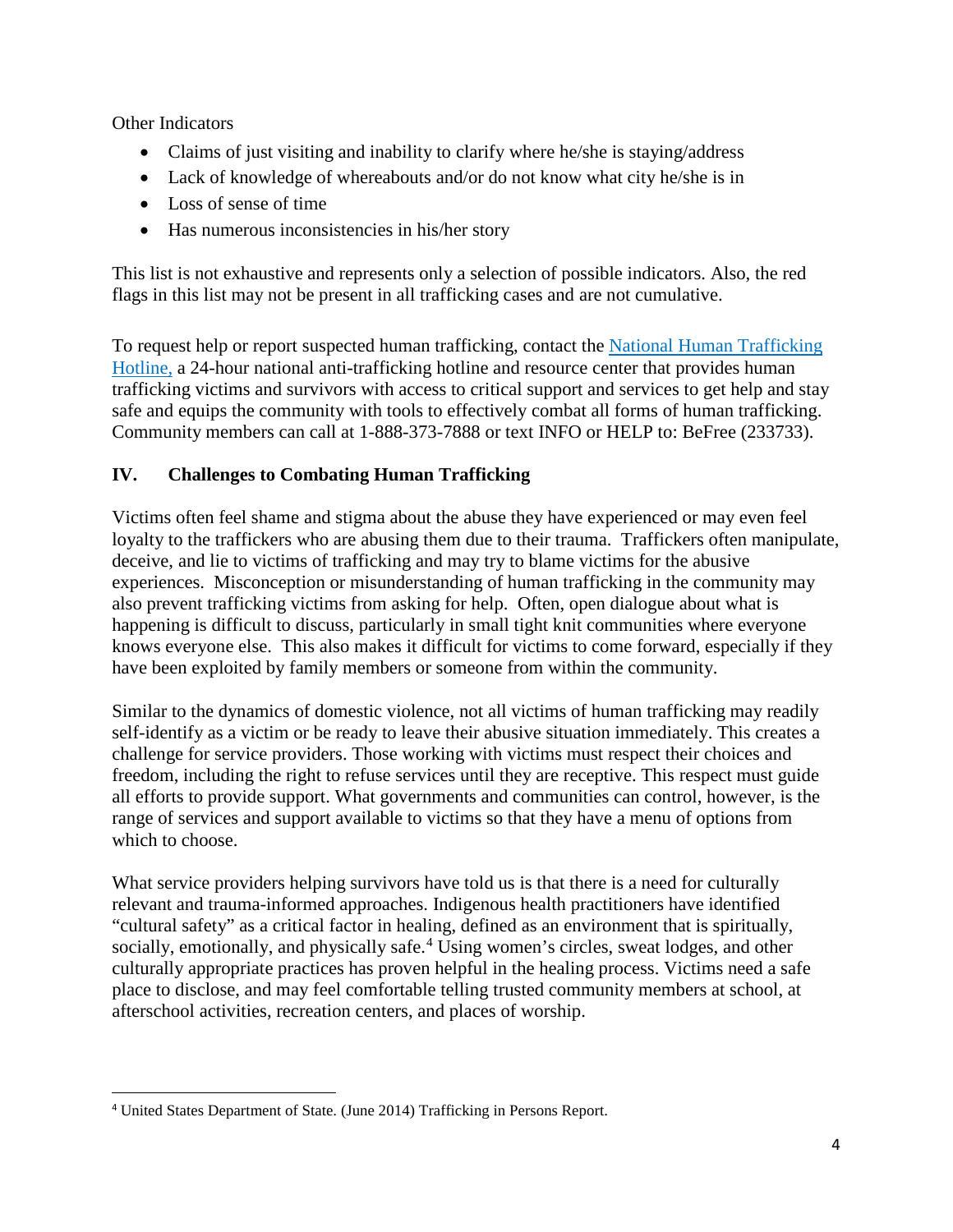#### **V. Community Response Coordination**

The U.S. Department of Health and Human Services (HHS) has supported community-based responses to human trafficking since the passage of the Trafficking Victims Protection Act of 2000, which has been reauthorized several times and most recently under the Violence Against Women Act (VAWA) in 2013. The reauthorization of VAWA added sex trafficking to the list of interpersonal violence issues affecting Native American communities, recognizing the importance of investigating the crimes and providing protection to trafficking victims.

The Preventing Sex Trafficking and Strengthening Families Act of 2013 also addresses human trafficking, particularly efforts to address child sex trafficking in state and tribal child welfare systems. Title I of the newly enacted legislation requires states and tribes to develop and implement policies, procedures, and training for identifying, documenting, and determining appropriate services for children and youth at risk of sex trafficking.

Not all providers feel equipped to recognize the signs of trafficking, or have the necessary services in place to assist victims. While not all tools available for anti-trafficking service providers have been tested for reliability in American Indian and Alaska Native populations, it is important that social service and health providers use available screening tools and interview techniques adapted to culturally-appropriate settings that will help identify victims. One study, conducted with programs at the Minnesota Indian Women's Resource Center found that asking participants directly about whether they have traded sex was an important step to get girls to disclose.<sup>[5](#page-4-0)</sup> The question was asked at initial intakes and in follow up assessments.

During the listening sessions, providers have identified a lack of support services for victims leaving sex trafficking, such as housing, mental health counseling, and employment. Communities have also been challenged in bringing perpetrators to justice. Victims expressed feeling fear of reprisal and/or self-incrimination if they testify and feel they have little to gain.

When victims are identified, they need access to a wide range of health, social, and legal services to begin to address trauma experiences, stabilize their living situations, and begin to rebuild their lives. The Federal government, through HHS and the Department of Justice (DOJ), provide grants to community-based service providers to support victims of trafficking through case management and comprehensive list of social service support. Grants for tribal communities seeking to address human trafficking in their communities are available through the ANA Social and Economic Development Strategies funding opportunity and through the Office of Justice Programs and Office of Tribal Justice within the Department of Justice.

Many federal resources, listed under the Resources section, are also available to provide training and technical assistance to equip communities with the knowledge and tools they need to strengthen coordination of anti-trafficking efforts. For example, the U. S. Department of Homeland Security's Federal Law Enforcement Training Center (FLETC) has partnered with the Bureau of Indian Affairs' Indian Police Academy, to deliver a "Train-the-Trainer" course for

<span id="page-4-0"></span><sup>&</sup>lt;sup>5</sup> Pierce, A. (2012) American Indian Adolescent Girls: Vulnerability to Sex Trafficking, Intervention Strategies. *American Indian and Alaska Native Mental Health Research Journal.* Colorado School of Public Health. Volume 19, Number 1.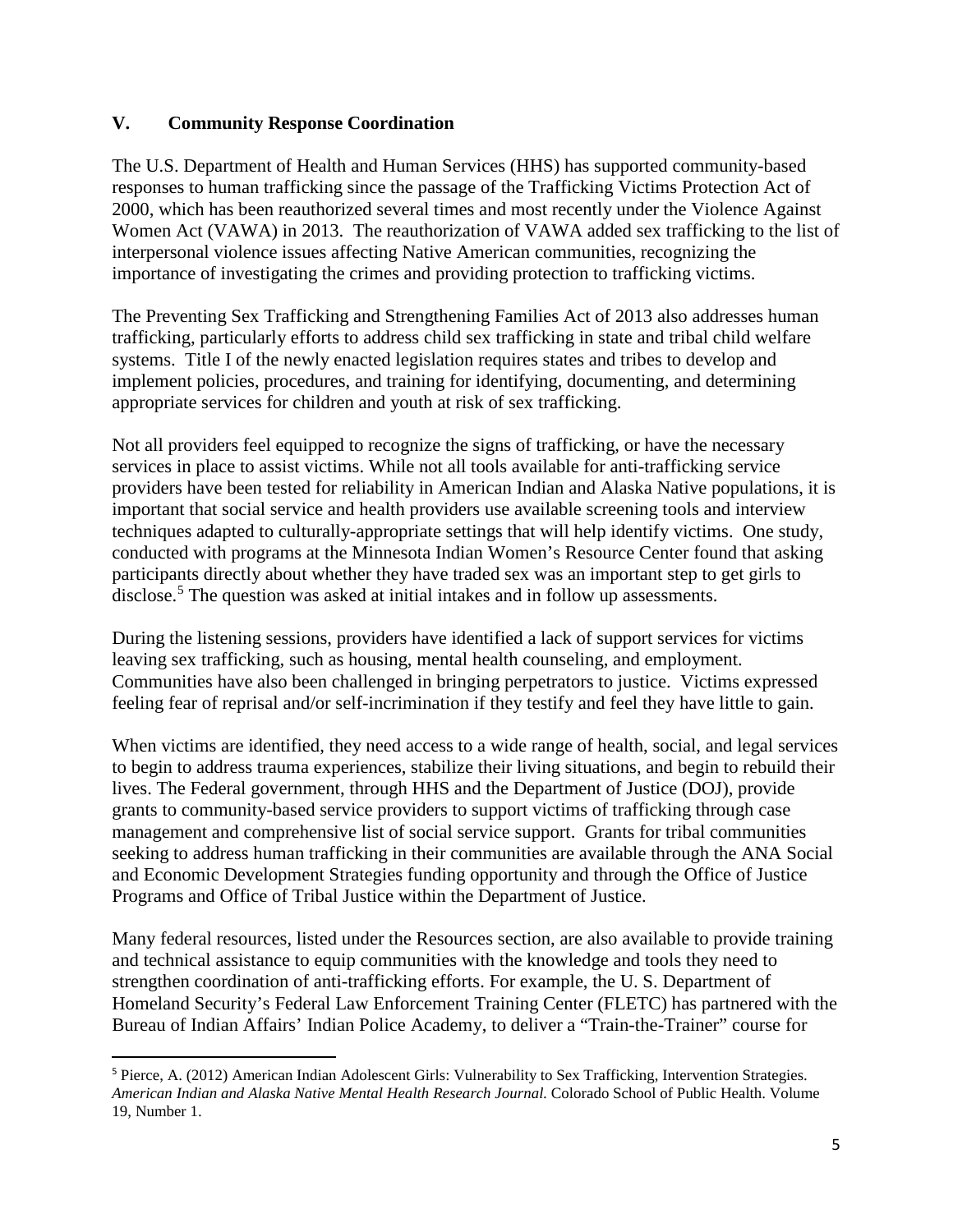tribal law enforcement. This course will provide certified instructors with material to deliver a 2 hour training session focusing on identifying signs and indicators of human trafficking that officers might encounter in their routine duties. HHS also piloted the SOAR to Health and Wellness training for health care providers to "Stop, Observe, Ask, and Respond" to human trafficking in five sites, including the Bakken area in North Dakota. **[ANA Social and Economic](http://www.acf.hhs.gov/programs/ana)  [Development Strategies](http://www.acf.hhs.gov/programs/ana)** or **Department of Justice** (**[Office of Justice Programs](http://ojp.gov/ovc/)** and **[Office of Tribal](http://www.justice.gov/tribal)  [Justice](http://www.justice.gov/tribal)**) grants can be used to help communities address community response coordination.

## **VI. Prevention**

Preventing sex trafficking in Native American communities is similar to crime prevention efforts in other areas. It takes education and awareness on the issue, a broad coalition of stakeholders such as schools, religious organizations, law enforcement, youth programs, and social service organizations working together to provide an array of positive supports.

Individuals that are susceptible to trafficking - such as those in poverty or homeless, victims of neglect or abuse, runaway youth, and those addicted to drugs or alcohol - need positive interventions and programs to strengthen their social determinants of health and health relationships. A well informed and healthy native community is less susceptible to human trafficking, but still not immune.

Additional prevention methods include reducing the demand for human trafficking by targeting commercial sex buyers and changing social norms regarding commercial sex through public awareness campaigns at a local or national level. Communities can also raise awareness on how the products and services purchased on a daily basis may be made by forced or trafficked labor.

ANA encourages grantees to connect with national resources and anti-trafficking organizations in their local communities to increase community capacity to prevent trafficking, identify young people who have been trafficked, and meet the needs of victims.

### **VII. Resources**

#### **Department of Health and Human Services**

- HHS Administration for Children and Families **Office of Trafficking in Persons.** Visit **[www.acf.hhs.gov/endtrafficking](http://www.acf.hhs.gov/endtrafficking)**
- **National Human Trafficking Hotline** (NHTH), a national, toll-free hotline, 24 hours a day, 7 days a week, every day of the year. To report a tip, connect with anti-trafficking services in your area, or to request training and technical assistance, call 1-888-3733-888, or text INFO or HELP to us at: BeFree (233733), or visit **<https://humantraffickinghotline.org/>**
- **Child Welfare Information Gateway** compiles information on an expansive range of topics related to child welfare. Particularly relevant is the page on "Responding to Human Trafficking of Children," at https://www.childwelfare.gov/topics/systemwide/trafficking/
- **National Indigenous Women's Resource Center (**NIWRC) is dedicated to reclaiming the sovereignty of Native nations and safeguarding Native women and their children. They conduct public awareness campaigns, develop resources, provide training and technical assistance, develop policy, and conduct research. **<http://www.niwrc.org/>**